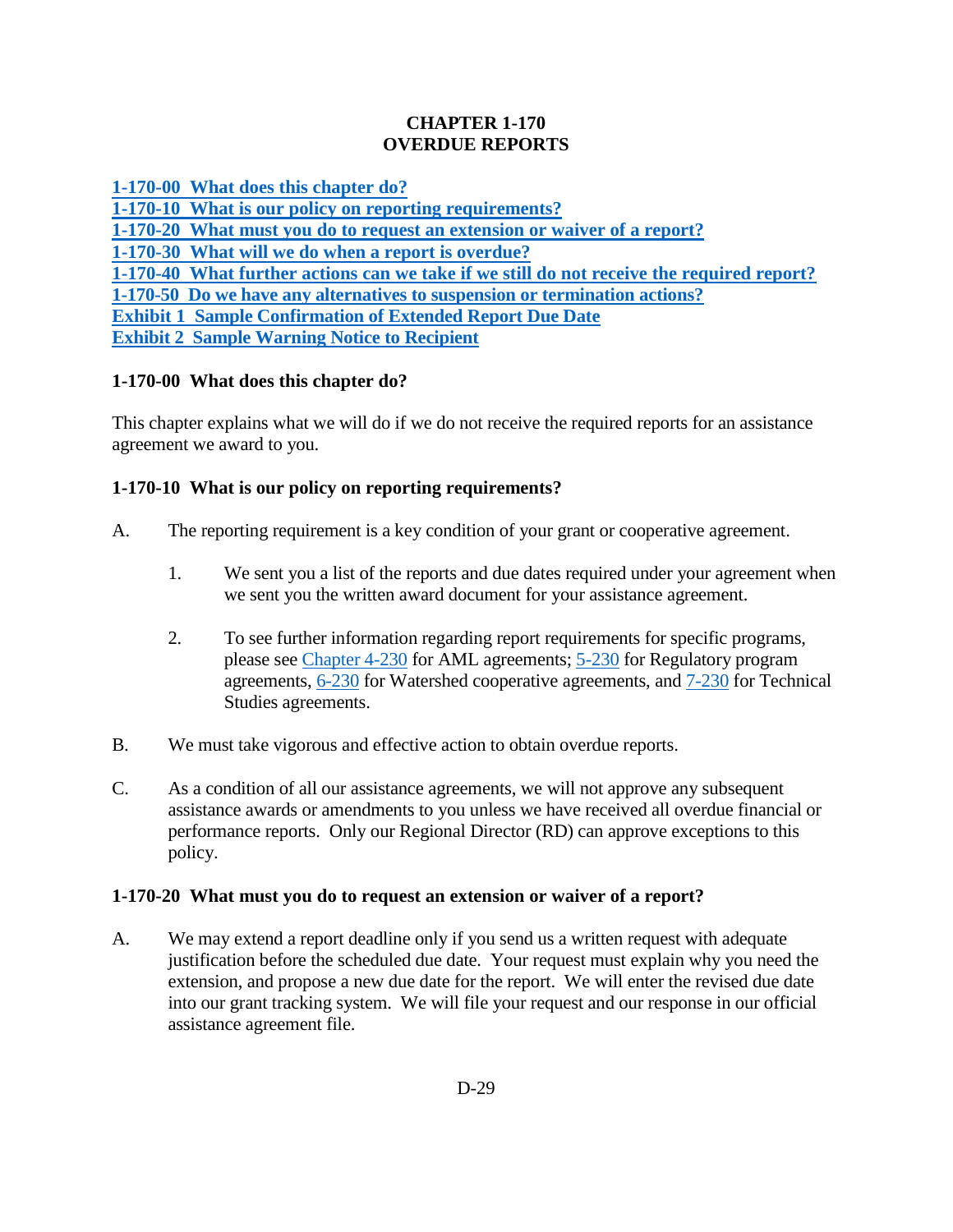B. We may waive a required report only if you send us a written request with adequate justification before the scheduled due date. To waive a required report, we must be able to determine that we can accomplish the purposes for the report information in some other way. If we waive a reporting requirement, we will notify you in writing, and update our grant tracking system.

### <span id="page-1-0"></span>**1-170-30 What will we do when a report is overdue?**

- A. If we do not receive a report by the due date, we will contact you.
	- 1. We will notify you that the due date has passed and we have not received the required report.
	- 2. We will remind you that failure to submit reports on time makes you noncompliant with the terms of the assistance agreement. Noncompliance may result in sanctions including withholding cash payments, disallowing current expenditures, suspending or terminating part or the entire current award, not awarding further grants for the program, or other legal remedies.
	- 3. We will ask you to send us the report immediately. We will negotiate with you a proposed extension of the due date not to exceed 30 calendar days.
- B. We must confirm all agreements about overdue reports in writing. Our confirmation will state the approved extended due date for the report. It will also remind you of the sanctions, which we may impose for noncompliance if we do not receive either the report or an acceptable explanation by the new due date. We will then enter the revised due date in our grant tracking system. [Exhibit 1](#page-3-0) of this chapter is a sample confirmation document.

#### <span id="page-1-1"></span>**1-170-40 What further actions can we take if we still do not receive the required report?**

- A. If we do not receive either the report or an acceptable explanation by the agreed-upon extended due date, we will issue a written warning to you stating that you are noncompliant with the reporting requirements of the assistance agreement. The notice will state that unless the required reports are received within the next 10 calendar days, we will make no further payments and the grant award will be suspended until all required reports are received, and that the suspension may be converted to a termination 30 days later. Our notice will also state that we will make no further grant awards until we receive all overdue reports. [Exhibit 2](#page-4-0) of this chapter is a sample warning notice.
- B. If the report or an acceptable explanation is not received by the end of the 10 calendar day period cited in our notice, we will coordinate with our Assistant Directors for Finance and Administration (AD-F&A) and for Program Support (AD-PS) to suspend the grant award and payments. We will withhold further grant awards until all delinquent reports have been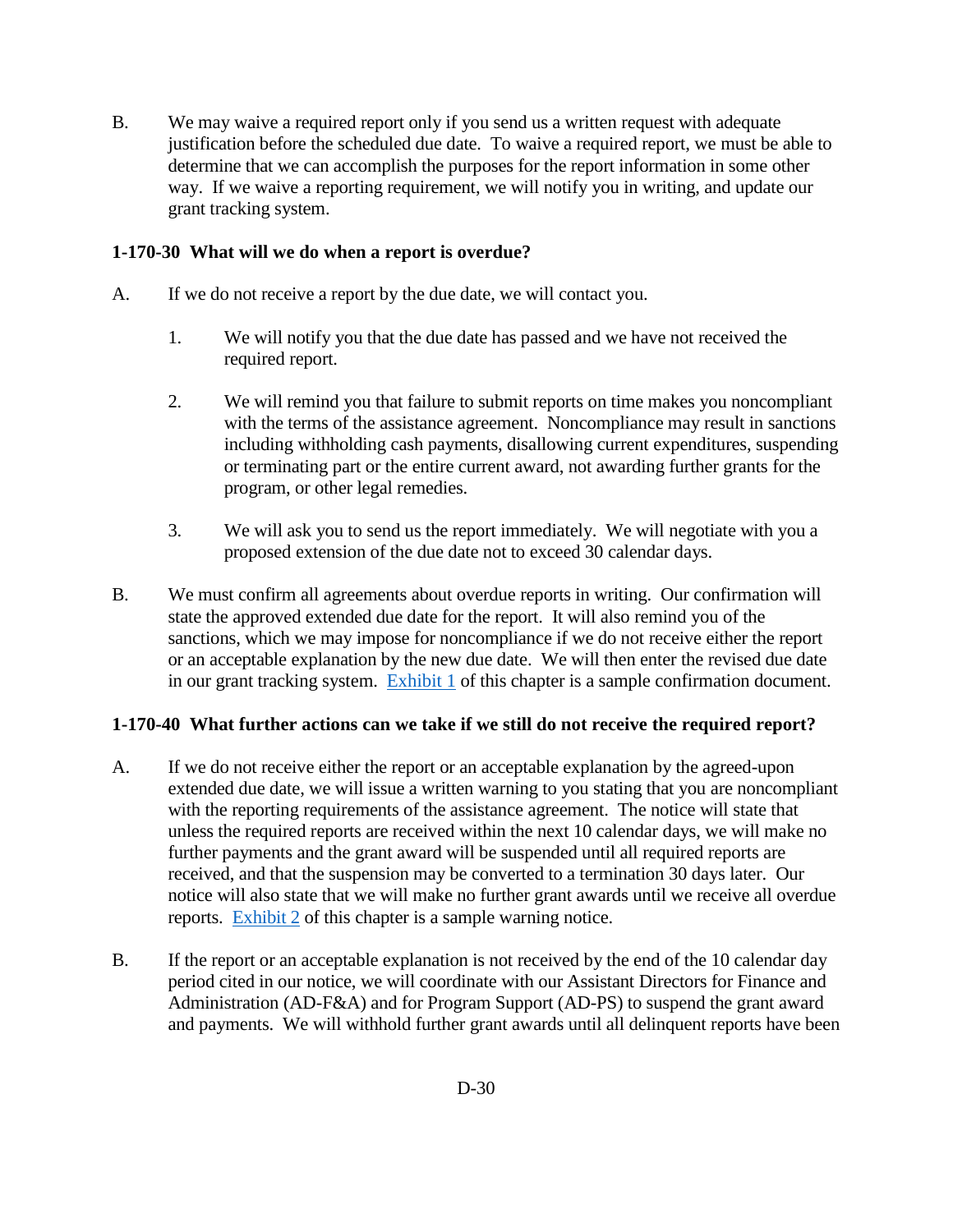received. Our Division of Financial Management (DFM) will ensure that no payments are made, and that the awarding office and AD-PS are informed of actions taken.

C. If the report or an acceptable explanation is not received by the end of 30 calendar days after the suspension, we will convert the suspension to a termination. See [Chapter 2-270](https://www.osmre.gov/lrg/fam/2-270.pdf) for more information on enforcement and termination actions.

#### <span id="page-2-0"></span>**1-170-50 Do we have any alternatives to suspension or termination actions?**

- A. Our RD may waive suspension or termination of a grant agreement for noncompliance with reporting requirements with a written determination that it is in the best interests of OSMRE to continue the program.
- B. We strongly encourage you to work with your awarding office before the end of the report extension period to ensure that the report is submitted, or an appropriate explanation is provided, and accepted, in order to avoid the suspension and termination provisions.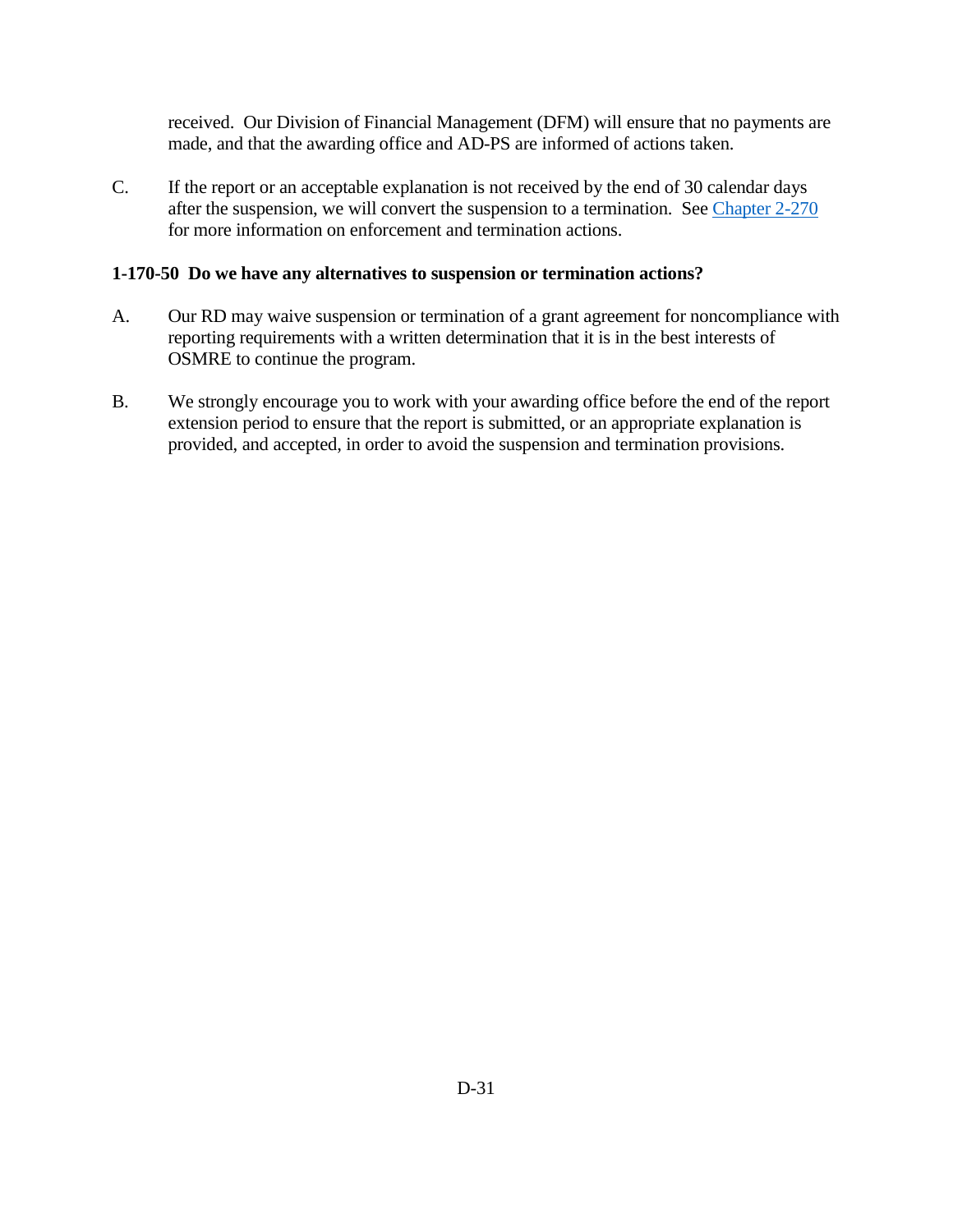## <span id="page-3-0"></span>**EXHIBIT 1**

#### **Sample Confirmation of Extended Report Due Date**

Dear :

This is to confirm our telephone conversation of . It outlines the agreement we reached for the submission of the following delinquent report(s):

Grant No.:

Report Description: [*Financial Report and/or Performance Report*]

Report Due for Period:

As you are aware, these reports were due to OSMRE on \_\_\_\_\_\_\_\_\_\_\_\_\_\_\_\_\_\_.

Acceptance of a grant or cooperative agreement award carries with it the obligation for proper and timely accountability, both programmatic and fiscal. Please be aware that failure to submit required reports in a timely manner makes your organization noncompliant. This may result in the imposition of sanctions including (a) withholding cash payments pending receipt of the required reports; (b) denying authority to commit Federal or matching funds for this program; (c) suspension or termination of part or all of this grant award; (d) withholding further awards for this program until the required reports are received; or other legal remedies.

In keeping with the understanding reached in our telephone conversation, we will expect to receive the overdue report(s) by \_\_\_\_\_\_\_\_\_\_\_\_\_\_\_.

If you are unable to meet the agreed deadline, it is imperative that you inform us as soon as possible of the reasons why you are unable to meet the deadline and when you will submit the report.

If you have any questions regarding this matter, or if I can be of assistance in expediting the submission of the report, please do not hesitate to contact me at  $( )$ .

Sincerely,

Awarding Office Official